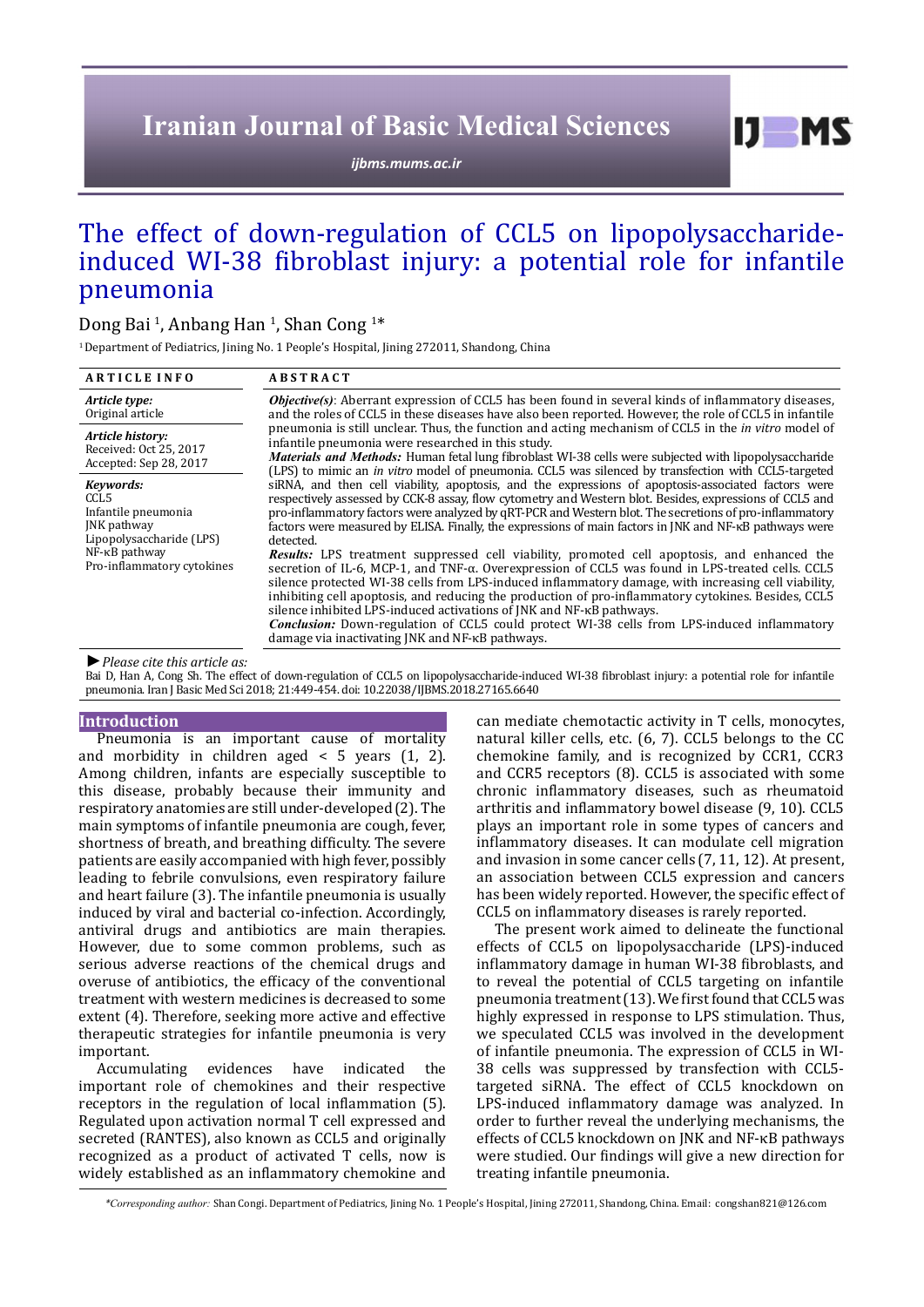## **Materials and Methods**

#### *Cell culture and LPS treatment*

Human WI-38 fibroblasts, obtained from the American Type Culture Collection (ATCC; Manassas, VA, USA), were incubated in Dulbecco's modified Eagle's medium (DMEM; Gibco, Carlsbad, CA, USA), supplemented with 10% (v/v) fetal bovine serum (FBS; Gibco), 100 μg/ ml streptomycin, and 100 U/ml penicillin (Sigma, St Louis, Missouri, USA) in a humidified atmosphere of 5%  $CO<sub>2</sub>$  at 37 °C. Once the cells achieved a sub-confluence of 80-90%, they were dissociated through treatment with 0.2% trypsin/0.02% ethylenediamine tetraacetic acid for 5 min. Subsequently, cells were collected by centrifugation at 300 x g for 2 min at 25°C. The cells were plated in 24-well plates at a density of  $2 \times 10^4$  cells per well and maintained for 48 hr to reach optimal confluence. LPS used in this study was purchased from Sigma, and the following LPS concentrations were used for the experiment 5, 10, and 20  $\mu$ g/ml (14, 15). WI-38 cells may respond to LPS when under serum-free conditions. Thus, the serum-free culture medium was applied for LPS-treated cells. The experiments were conducted 24 hr later in the WI-38 cells.

#### *siRNA preparation and transfection*

The siRNA of CCL5 and the corresponding negative control were designed and synthesized by GenePharma (Shanghai, China). They were referred as to si-CCL5 and si-NC. The cell transfection was performed using Lipofectamine 3000 (Invitrogen Life Technologies, Carlsbad, CA, USA) following the manufacturer's protocol. After 48 hr of transfection, cells were collected for forthcoming analyses.

## *Cell viability assay*

Cell viability was assessed by a Cell Counting Kit-8 (CCK-8; Dojindo Molecular Technologies, Gaithersburg, MD). Briefly, cells were seeded in 96-well plate with 5000 cells/well. After stimulation, 20 μl CCK-8 solution was added to the wells, and the cultures were then incubated for 1 hr at 37 ° C in humidified 95% air and  $5\%$  CO<sub>2</sub>. The absorbance was measured at 450 nm using a Microplate Reader (Bio-Rad, Hercules, CA).

## *Apoptosis assay*

Apoptosis assay was performed using Annexin V-FITC/PI apoptosis detection kit (Beijing Biosea Biotechnology, Beijing, China). The WI-38 cells were seeded in 6-well plate with 100,000 cells/well. Treated cells were washed twice and resuspended in 200 μl binding buffer containing 10 μl Annexin V-FITC. After incubation at room temperature in the dark for 30 min, 5 μl propidium iodide (PI) and 300 μl phosphate buffered saline (PBS) were added, and the samples were analyzed with the cytometer (Beckman Coulter, USA).

## *Quantitative real-time PCR (qRT-PCR)*

Total RNA was isolated using Trizol reagent (Life Technologies Corporation, Carlsbad, CA, USA). Firststrand cDNA was synthesized from total mRNA using Multiscribe Reverse Transcriptase kit (Applied Biosystems, CA, USA) and qRT-PCR was performed using SYBR® Premix Ex TaqTM II (TaKaRa Dalian, China). The mRNA level of each gene was normalized to GAPDH with 2-ΔΔCt method using Bio-Rad CFX Manager V1.1.308.1111 software (16).

## *Enzyme-linked immunosorbent assay (ELISA)*

Culture supernatant was collected from 24-well plates and the productions of pro-inflammatory factors were determined by specific ELISA kits as instructed and normalized to cell protein concentrations. Human ELISA kits for IL-6 (ab46042), MCP-1 (ab100586), and TNF- $α$ (ab181421) were purchased from Abcam (Cambridge, MA).

#### *Western blot*

The cellular lysates were prepared as described previously (17). Proteins were resolved on SDS-PAGE and transferred to polyvinylidene difluoride (PVDF) membranes. The blots were blocked with 4% bovine serum albumin for 1 hr at room temperature and then probed with primary antibodies against IL-6 (ab6672), MCP-1 (ab151538), TNF-α (ab1793), CCL5 (ab9679), Bcl-2 (ab32124), Bax (ab32503), pro caspase-3 (ab4051), cleaved caspase-3 (ab32042), pro caspase-9 (ab32539), cleaved caspase-9 (ab32539), JNK (ab179461), p-JNK (ab124956), c-Jun (ab32137), p-c-Jun (ab32385), p65 (ab16502), p-p65 (ab86299), IkBα (ab7217), p-IkBα (ab133462), and GADPH (ab125247, 1:1000 dilution; Abcam, Cambridge, MA) for 1 hr at 4°C. After rinsing, the blots were subsequently incubated with appropriate peroxidase-conjugated secondary antibody (1:1,000 dilution, Abcam) for 1 hr at room temperature. The blots were visualized by enhanced chemiluminescence method using Kodak XOMAT LS film (Eastman Kodak, Rochester, NY, USA).

## *Statistical analysis*

All experiments were repeated three times. The data were expressed as the mean±SD, and statistical evaluation was performed using one-way analysis of variance (ANOVA). Statistical significance between groups was calculated using Graphpad 6.0 statistical software (GraphPad Software Inc., San Diego, CA). Values of *P*<0.05 were considered statistically significant and marked with \* or #.

## **Results**

## *LPS induced inflammatory damage in WI-38 cells*

To investigate the effect of LPS on the viability of WI-38 cells, the cells were treated with various doses (5, 10, and 20 μg/ml) of LPS for 24 hr. As shown in Figure 1A, cell survival rate was decreased in a dose dependent manner, with a viability decrease of about 60% by 10 μg/ml LPS treatment (*P*<0.05) and about 20% by 20 μg/ml LPS treatment (*P*<0.01) relative to control group (0 μg/ml). Considering that 10 μg/ml LPS resulted in a significant decrease in cell viability, 10 μg/ml was selected as a LPS-stimulating condition for use in the following experiments. Subsequently, the effect of 10 μg/ml LPS on the secretion of pro-inflammatory cytokines was analyzed. Compared with control group, the mRNA levels of IL-6, MCP-1 and TNF-α were all significantly increased by LPS according to qRT-PCR analysis (all *P*<0.001, Figure 1B). The levels of these pro-inflammatory cytokines in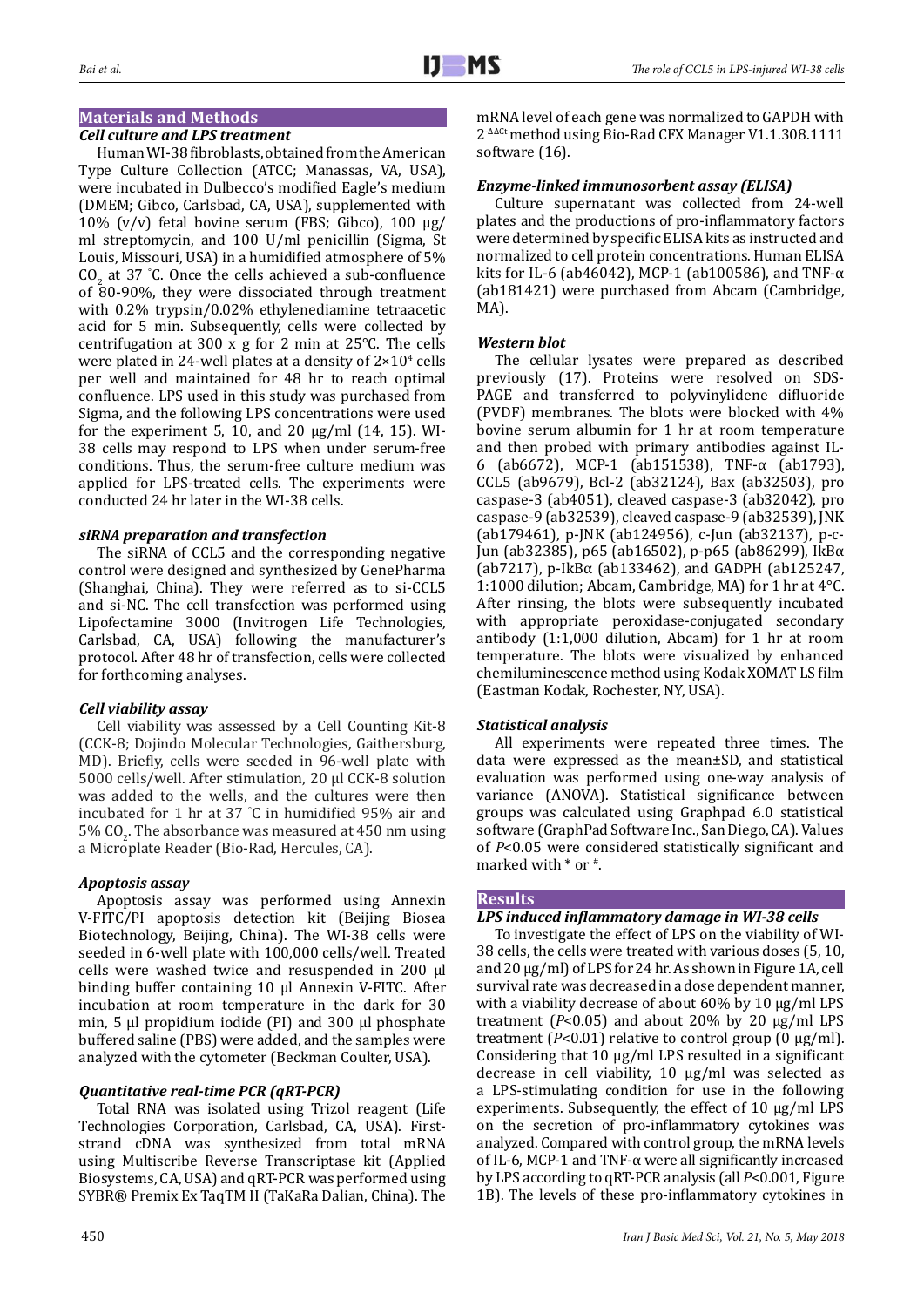

**Figure 1.** Lipopolysaccharide (LPS) induced inflammatory damage in WI-38 cells. (A) The effect of LPS with different concentrations (5, 10, and 20 μg/ml) on cell viability was analyzed by CCK-8 assay. The expression levels of IL-6, MCP-1, and TNF-α were analyzed by (B) qRT-PCR, (C) ELISA, and (D) Western blot after treatment with 10 μg/ml LPS. The effect of LPS with 10 μg/ml on cell apoptosis was evaluated by (E) Annexin V-FITC/PI double staining method and (F) Western blot. Means ± SD were shown. \* *P<*0.05, \*\* *P<*0.01 \*\*\* *P<*0.001 (ANOVA)

cell culture supernatant were quantitatively measured by ELISA, and they were dramatically increased by LPS stimulation (all *P*<0.001, Figure 1C). Similar results were displayed in Western blot assay and expressions of all IL-6, MCP-1 and TNF- $\alpha$  were significantly decreased (all *P*<0.001, Figure 1D). Furthermore, LPS with 10 μg/ ml significantly promoted the apoptosis of WI-38 cells (*P*<0.01, Figure 1E). LPS down-regulated anti-apoptotic protein Bcl-2, up-regulated pro-apoptotic protein Bax, activated caspase-3, and caspase-9 (*P*<0.01, *P*<0.001, *P*<0.001, and *P*<0.001, Figure 1F). These data indicated that LPS induced inflammatory damage in WI-38 cells.

#### *CCL5 expression was up-regulated in LPS-treated WI-38 cells*

The mRNA expression levels of CCL5 in WI-38 cells treated with 10 μg/ml and 20 μg/ml LPS were both significantly higher than un-treated group (*P*<0.01, Figure 2A). Besides, the protein expressions of CCL5 were also enhanced at different degrees after LPS treatments at various levels (Figure 2B). CCL5 overexpression was found in WI-38 cells with LPS treatment, indicating an association between CCL5 expression and LPS-induced inflammatory response.

#### *Effect of CCL5 silence on LPS-induced cell growth impairment*

The si-CCL5 was transfected into WI-38 cells to explore whether CCL5 was implicated in the cell growth-inhibiting effect of LPS. Firstly, the transfection efficiency was verified by detecting the expression of CCL5. Results from qRT-PCR and Western blot (Figure 3A and B) showed that the level of CCL5 was decreased after si-CCL5 transfection when compared with si-NC



**Figure 2.** CCL5 was up-regulated in lipopolysaccharide (LPS)-treated WI-38 cells. (A) The mRNA and (B) protein expression levels of CCL5 were respectively detected by qRT-PCR and Western blot when cells were treated with various doses of LPS. Means±SD were shown. \*\* *P<*0.01 (ANOVA)

group (both *P*<0.01). Results from CCK-8 assay (Figure 3C) showed that cell viability was much higher in CCL5 suppressing cells (*P*<0.05) compared to si-NC group. Flowcytometry detection results given in Figure 3D displayed that the cell apoptotic rate was decreased by CCL5 silence (*P*<0.05) compared to si-NC. Western blot results in Figure 3E showed that up-regulation of Bcl-2, down-regulation of Bax, cleaved caspase-3, and cleaved capsase-9 were observed in LPS+si-CCL5 group (all *P <*0.001). These data revealed that CCL5-knockdown attenuated the inhibitory impact of LPS on WI-38 cell growth.

#### *Effect of CCL5 silence on LPS-induced proinflammatory cytokine productions in WI-38 cells*

To investigate the effect of CCL5 on the LPS-induced pro-inflammatory cytokine productions, the si-CCL5 was transfected into LPS-treated WI-38 cells, and qRT-PCR, ELISA, and Western blot were all performed to observe the changes of pro-inflammatory factor expressions (Figure 4). As shown in Figure 4A, in LPStreated WI-38 cells, CCL5 knockdown significantly decreased the mRNA expression levels of IL-6 (*P*<0.01),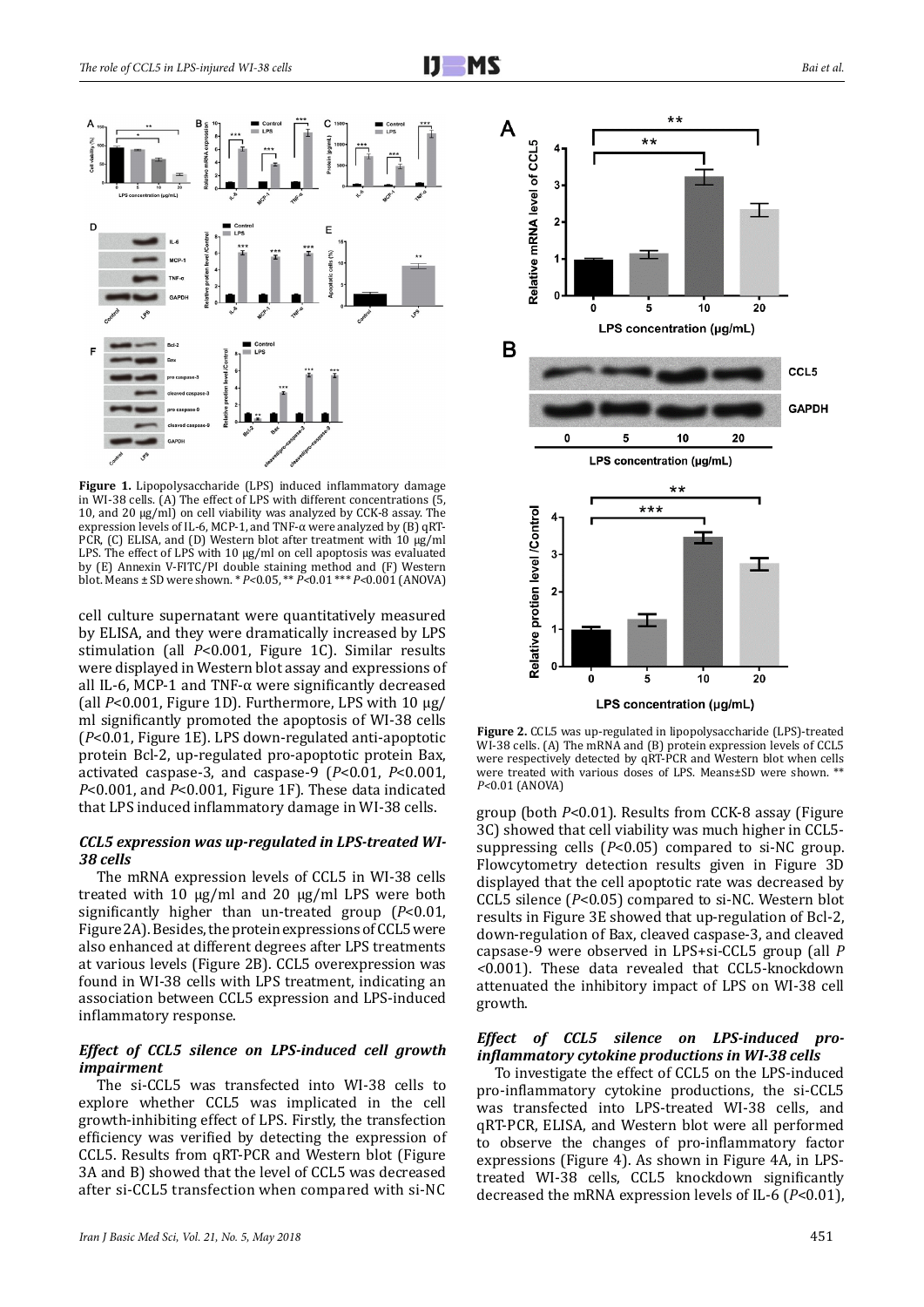

**Figure 3.** The viability was enhanced and the apoptosis was inhibited in lipopolysaccharide (LPS)-treated cells after CCL5 knockdown. Transfection efficiency was verified by (A) qRT-PCR and (B) Western blot. (C) The effect of CCL5 knockdown on viability of LPS-treated cells was evaluated by CCK-8 assay. The effect of CCL5 knockdown on apoptosis of LPS-treated cells was evaluated by (D) Annexin V-FITC/PI double staining method and (E) Western blot. #/\* *P<*0.05, \*\*\* *P<*0.001 (ANOVA)

MCP-1 (*P*<0.01),and TNF-α (*P*<0.001). According to results of ELISA, CCL5 silence significantly inhibited the productions of IL-6 and TNF-α (both *P*<0.001), but it had no remarkable influence on MCP-1 (Figure 4B). The Western blot analysis displayed that all of proinflammatory cytokines including IL-6, MCP-1, and TNF-α were remarkably down-regulated after CCL5 silencing (all *P*<0.01, Figure 4C). These data further verified that CCL5 knockdown protected cells from LPSinduced inflammatory damage.

#### *Effect of CCL5 silence on LPS-stimulated JNK and NFκB pathways*

JNK and NF-κB pathways can be activated in pneumonia, and activations of these pathways are associated with the up-regulations of some proinflammatory cytokines (18, 19). Thus, we detected the expression of main factors in both pathways to identify whether JNK and NF-κB pathways were implicated in CCL5-mediated cytoprotection. As shown in Figure 5A, p-JNK and p-c-Jun were up-regulated after LPS treatment (both *P*<0.001), while they were remarkably down-regulated when CCL5 was silenced (both *P <*0.001). The regulation of CCL5 involved in NF-κB pathway was displayed in Figure 5B; p-p65 and p-IkBα were up-regulated in LPS-treated cells (both *P*<0.001), while they were remarkably down-regulated after CCL5 knockdown (both *P<*0.001). These data provided evidence that JNK and NF-κB pathways might be closely



**Figure 4.** Pro-inflammatory factors were down-regulated by CCL5 knockdown in lipopolysaccharide (LPS)-treated cells. The expression levels of IL-6, MCP-1, and TNF- $\alpha$  were detected by (A) qRT-PCR, (B) ELISA, and (C) Western blot. \*\* *P<*0.01, \*\*\* *P<*0.001 (ANOVA)



**Figure 5.** The activations of (A) JNK and (B) NF-κB pathways induced by lipopolysaccharide (LPS) were inhibited after CCL5 silence. WI-38 cells were transfected with CCL5 targeted siRNA after LPS treatment. The expressions of the proteins were detected by Western blot

#### **Discussion**

The infantile pneumonia is one of the common respiratory tract diseases in infancy. Providing new insights into therapeutic target for treating infantile pneumonia is urgent due to high mortality and morbidity of this disease. In our study, WI-38 cells were used and treated with prototypic pathogen-derived proinflammatory stimulant LPS. After LPS treatment, some pro-inflammatory cytokines, including IL-6, MCP-1, and TNF- $\alpha$  were activated. IL-6 and TNF- $\alpha$  are involved in the pathogenesis of mycoplasma pneumonia and are correlated with disease severity in children (20). The levels of IL-6 and TNF-α can be used as indexes for evaluating the prognosis and treatment of pneumonia (20). In addition, MCP-1 may involve in activating monocytes / macrophages and T lymphocyte and the imbalance of Thl / Th2 in the infection of mycoplasma pneumonia (21). Thus, IL-6, MCP-1, and TNF- $\alpha$  are reliable signals, which reflect the grades of lung inflammation.

As the results showed, LPS induced overproductions of IL-6, MCP-1, and TNF- $\alpha$ , inhibited the viability, and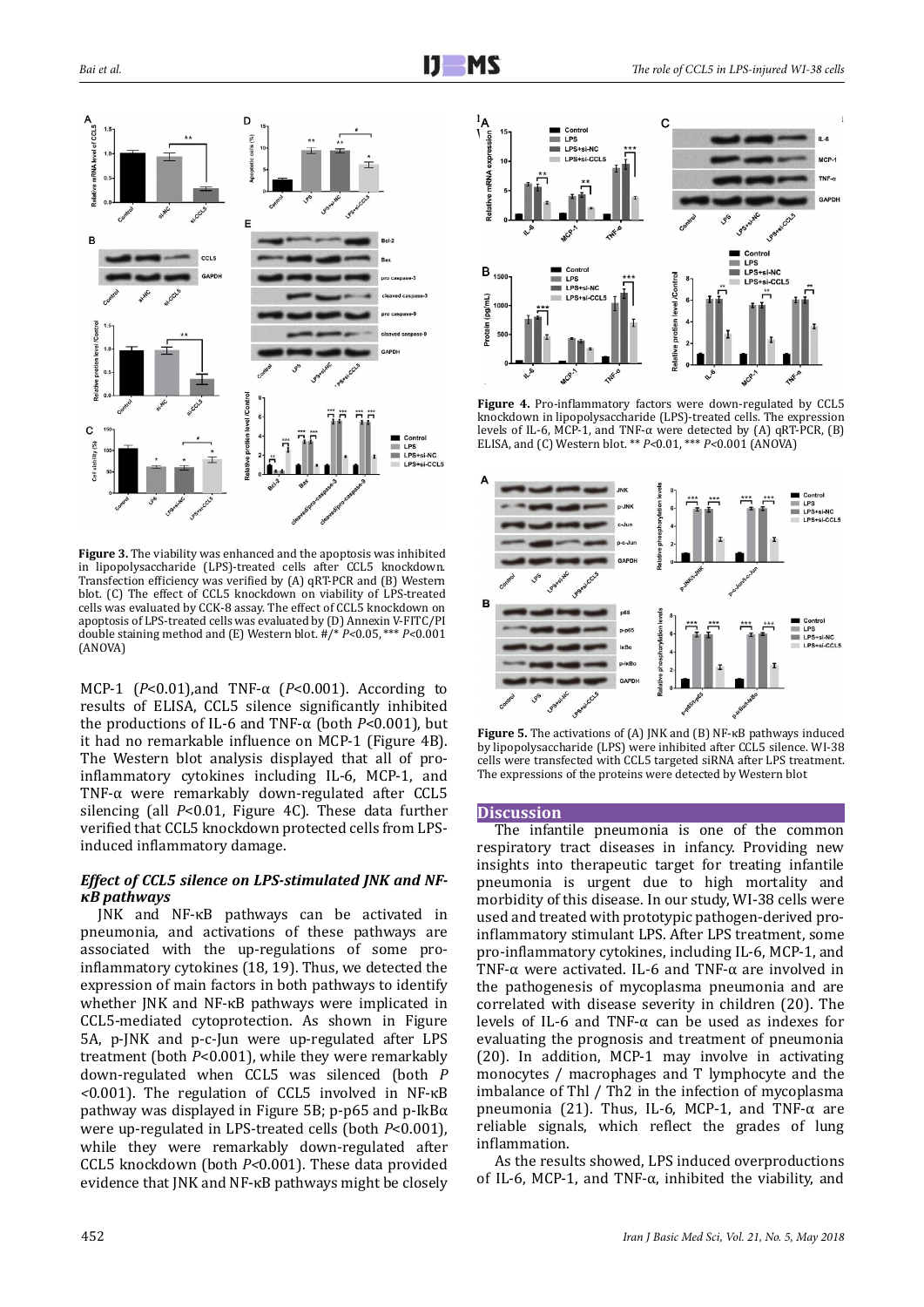promoted apoptosis of WI-38 cells, indicating that the *in vitro* model of pneumonia was successfully established. Meanwhile, CCL5 was dramatically up-regulated in LPStreated cells, and its expression was positively correlated with the concentration of LPS. In human monocytes, CCL5 transcription can be up-regulated rapidly and transiently in response to LPS (22). Castellani *et al.* revealed that expression and secretion of CCL5 were enhanced in granulomatous calcified tissue of the lung after LPS treatment *in vivo* (23). Together with these previous studies, we therefore briefly concluded that CCL5 expression might be closely related to LPS-induced inflammatory damage.

CCL5 is secreted by macrophages, epithelial cells, platelets, fibroblasts, and activated T cells (24). As a number of CC chemokine family, it is known to regulate T cell differentiation and polarize Th1 >> Th2 subtypes as well as numerous physiological functions of leukocytes including migration (25, 26). T cell differentiation and the pro-inflammatory Th1 and Th2 cytokine levels are reported to be associated with pulmonary inflammation and lung injury (27). Therefore, CCL5 may play an important role in infantile pneumonia.

As the data indicated in the present study, the growth of WI-38 cells was inhibited and the secretion of pro-inflammatory cytokines was enhanced after LPS treatment, while the cell growth impairment and the pro-inflammatory cytokine overproduction were inhibited after CCL5 knockdown. The abnormal expression of CCL5 is associated with many pathological inflammatory states, such as glomerulonephritis, arthritis, and cancer (28). Increased levels of CCL5 were found in body of Lewis rat suffered with rheumatoid arthritis; and blocking of CCL5 by specific antibodies ameliorated symptoms as much as indomethacin (29). Thus, inhibiting CCL5 might be helpful to ease inflammation.

NF-κB is an indispensable transcription factor in the LPS-TLR4 signaling pathway for regulating inflammatory processes (30, 31). The activation of MAPKs is critical in mediating some cellular responses, including cell proliferation and differentiation, transcription factor activation, and cytokine gene expression and production (32, 33). JNK is one of the important MAPK family members. Thus, inhibitors of NF-κB and JNK have been used as therapeutic drugs for inflammation-associated human diseases in clinical applications (33). Here, we showed that CCL5 knockdown potently suppressed LPS-induced activations of NF-κB and JNK pathways. Accordingly, it can be inferred that regulating CCL5 can protect cells from LPS-induced inflammatory damage via modulation of NF-κB and JNK pathways, which may provide a novel therapy for inflammatory diseases, including infantile pneumonia.

#### **Conclusions**

In summary, our study revealed that augmented expression of CCL5 might be associated with infantile pneumonia, and down-regulating CCL5 would inhibit the cell injury induced by LPS. CCL5 silence reduced the effects of LPS on cell viability, apoptosis, as well as the secretion of pro-inflammatory cytokines. Furthermore, CCL5 silence suppressed the activity of JNK and NF-κB pathways. This study will provide a better understanding of CCL5 in infantile pneumonia, and suggest its potential application in the treatment of this disease.

#### **Conflict of interest**

The authors declare that no conflict of interest exists.

#### **Reference**

1. Wardlaw T, Salama P, Johansson EW, Mason E. Pneumonia: the leading killer of children. Lancet 2006;  $368:1048-1050$ .

2. Chen CH, Wen HJ, Chen PC, Lin SJ, Chiang TL, Hsieh IC, *et al*. Prenatal and postnatal risk factors for infantile pneumonia in a representative birth cohort. Epidemiol Infect 2012; 140:1277˗1285.

3. Yao YQ, Wang ZW, Ding YX, Yu Y, Jiang WX, Liu XH, *et al*. Effect of Zhifei mixture combined western drugs on symptoms and signs of children with mycoplasma pneumonia. Zhongguo Zhong Xi Yi Jie He Za Zhi 2014; 34:522-525.

4. Hu HF, Cao LJ. Treatment of pediatric pneumonia. J Applie Clin Pediatr 2011; 4:3.

5. Coussens LM, Werb Z. Inflammation and cancer. Nature 2002; 420:860-867.

6. Schall TJ, Jongstra J, Dyer BJ, Jorgensen J, Clayberger C, Davis MM, *et al*. A human T cell-specific molecule is a member of a new gene family. J Immunol 1988; 141:1018-1025.

7. Huang CY, Fong YC, Lee CY, Chen MY, Tsai HC, Hsu HC, *et al*. CCL5 increases lung cancer migration via PI3K, Akt and NFkappaB pathways. Biochem Pharmacol 2009; 77:794-803.

8. Singh S, Sadanandam A, Singh RK. Chemokines in tumor angiogenesis and metastasis. Cancer Metastasis Rev 2007; 26:453˗467.

9. Mccormack G, Moriarty D, O'Donoghue DP, Mccormick PA, Sheahan K, Baird AW. Tissue cytokine and chemokine expression in inflammatory bowel disease. Inflamm Res 2001; 50:491-495.

10. Ben-Baruch A. Inflammation-associated immune suppression in cancer: the roles played by cytokines, chemokines and additional mediators. Semin Cancer Biol 2006; 16:38-52.

11. Pinilla S, Alt E, Abdul Khalek FJ, Jotzu C, Muehlberg F, Beckmann C, *et al*. Tissue resident stem cells produce CCL5 under the influence of cancer cells and thereby promote breast cancer cell invasion. Cancer Lett 2009; 284:80-85.

12. Chuang JY, Yang WH, Chen HT, Huang CY, Tan TW, Lin YT, *et al*. CCL5/CCR5 axis promotes the motility of human oral cancer cells. J Cell Physiol 2009; 220:418-426.

13. Smeding L, Kuiper JW, Plotz FB, Kneyber MC, Groeneveld AJ. Aggravation of myocardial dysfunction by injurious mechanical ventilation in LPS-induced pneumonia in rats. Respir Res 2013; 14:92.

14. Silswal N, Singh AK, Aruna B, Mukhopadhyay S, Ghosh S, Ehtesham NZ. Human resistin stimulates the proinflammatory cytokines TNF- $\alpha$  and IL-12 in macrophages by NF-κB-dependent pathway. Biochem Biophys Res Commun 2005; 334:1092˗1101.

15. Zeidler D, Zahringer U, Gerber I, Dubery I, Hartung T, Bors W, *et al*. Innate immunity in Arabidopsis thaliana: lipopolysaccharides activate nitric oxide synthase (NOS) and induce defense genes. Proc Natl Acad Sci U S A 2004; 101:15811-15816.

16. Livak KJ, Schmittgen TD. Analysis of relative gene expression data using real-time quantitative PCR and the 2(-Delta Delta C(T)) Method. Methods 2001; 25:402-408.

17. Wang Y, Dong H, Zhu M, Ou Y, Zhang J, Luo H, et al. Icariin exterts negative effects on human gastric cancer cell invasion and migration by vasodilator-stimulated phosphoprotein via Rac1 pathway. Eur J Pharmacol 2010; 635:40-48.

18. Jiang YZ. Pseudomonas aeruginosa colonization increased the ventilator-associated pneumonia in mice through the